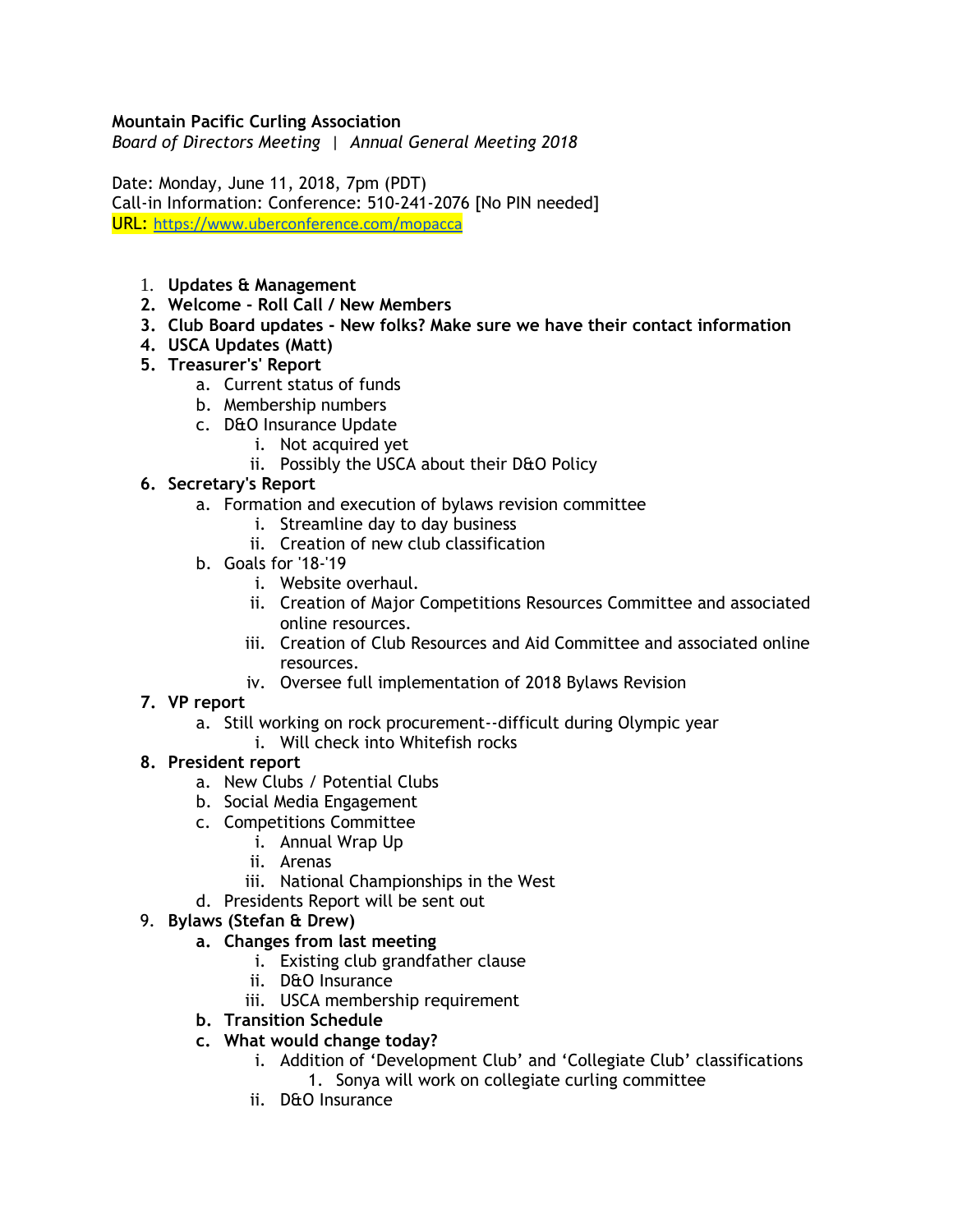- iii. Club Application Process Clarified
- iv. Name Change for current non\officer board members, now MOPAC Representatives
- v. Requirement that all MOPAC members shall also be USCA dues-paying members
- vi. Grievances may be filed through the secretary (or president if secretary is involved)
- **d. What comes next?**
- **e. Nominations for 4 open Board of Directors seats**
- **f. Awaiting Secretary certification upon passage**
- **10.Transition to new Board (intro Sonia)**
- **11.Intro and Vision for upcoming year (Sonia)**
	- a. Using survey results to plan expenditures
		- i. New stones
		- ii. Senior competitions
		- iii. Under 10 (and other year) competitions
	- b. Use survey to set goals
		- i. Website overhaul needed
			- 1. Describing what MOPAC does
			- 2. More learn to curl materials
			- 3. More info for clubs
			- ii. New Information dissemination, especially through the website
		- 1. Lots of room to expand website website and make it more useful
	- c. Develop a plan to know where to expand, share with the board
	- d. Will be travelling to clubs
	- e. Call me, contact me anytime you want
	- f. [ratcaro@aol.com](mailto:ratcaro@aol.com) [mopacca.president@gmail.com](mailto:mopacca.president@gmail.com)

### **Upcoming Bonspiels**

- **Shared calendar**
	- o [Summer Blockbuster](https://hollywoodcurling.wildapricot.org/event-2810346) (Hollywood) July 5-8
	- o Hotter Than Hell Bonspiel (Coyotes) July 12-15

### **Board Updates:**

•

### **Topics for Next Meeting:**

- Vote on Board of Directors
- •

**Next meetings/ Save the Date:**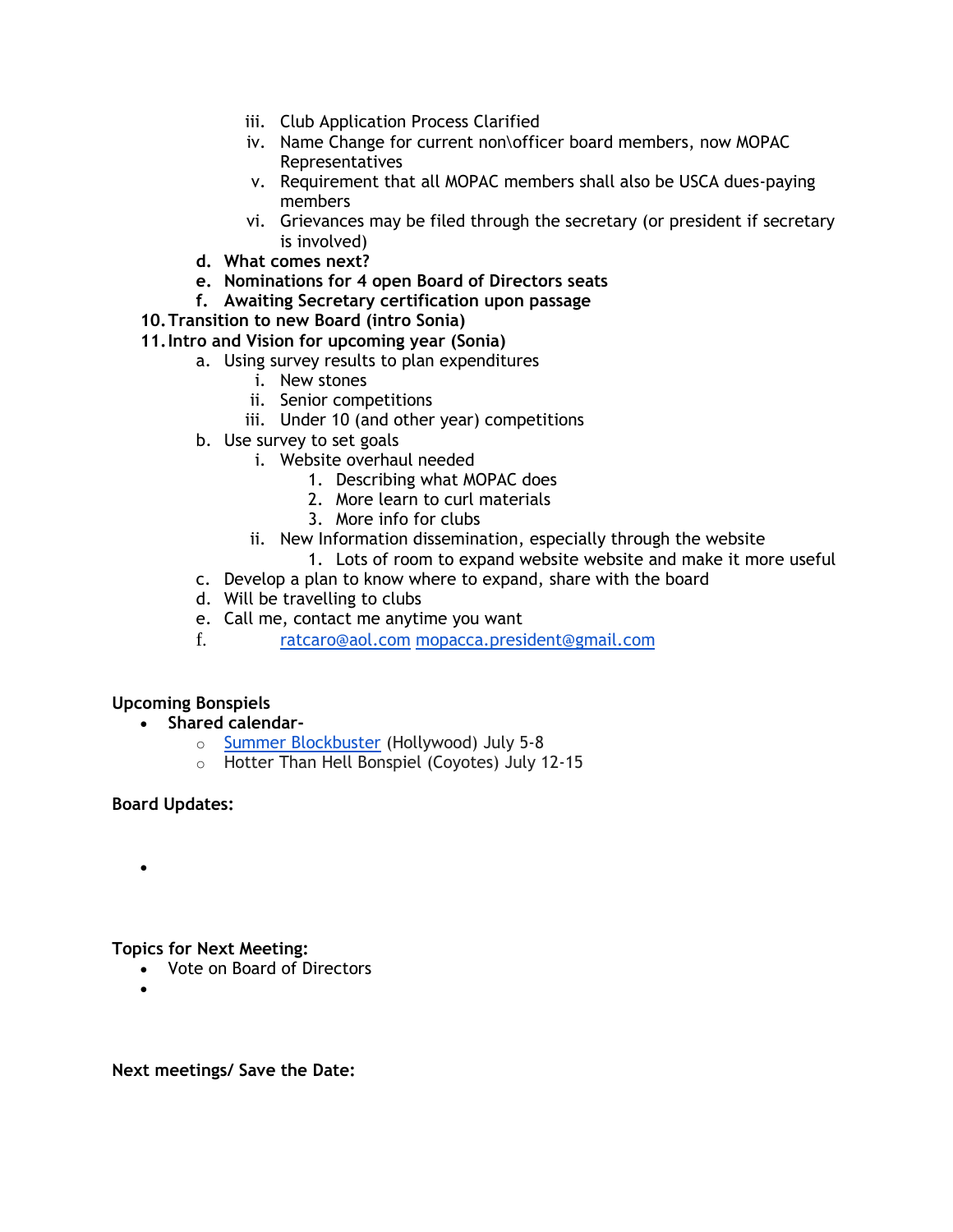| Fall: Tuesday, September 11, 2018 7pm PDT                                | September - 2nd Tuesday |
|--------------------------------------------------------------------------|-------------------------|
| Winter: Wednesday, December 12, 2017, 7pm PST   December - 2nd Wednesday |                         |
| Spring: Sunday, March 9, 2019, 7pm PST<br>** check Brier 2019 Schedule   | March - 2nd Sunday      |
| Summer: Monday, June 10th, 2019 7pm PDT                                  | June - 2nd Monday       |

## **Attendees:**

|    | Matt Gamboa           | <b>USCA Representative</b> | matt@hollywoodcurling.org    |
|----|-----------------------|----------------------------|------------------------------|
| X  | <b>Adam Endicott</b>  | Coyotes CC                 | coyotes@mopacca.org          |
| χ  | Steph Jensen          | Hollywood CC               | hollywood@mopacca.org        |
| X  | <b>Brenna Duncan</b>  | Orange County CC           | occurling@mopacca.org        |
| X  | Jay Diamond           | <b>SFBACC</b>              | sfbacc@mopacca.org           |
|    | <b>Brian Feldman</b>  | Wine County CC             | wccc@mopacca.org             |
| X. | <b>Jared Belsher</b>  | <b>Boise CC</b>            | boise@mopacca.org            |
|    | Michelle Applebee     | <b>McCall CC</b>           | mccall@mopacca.org           |
|    | <b>Edie Hazard</b>    | Lake Tahoe Epic Curling    | ltec@mopacca.org             |
|    | Nick Kitinski         | Las Vegas CC               | <u>lvcurling@mopacca.org</u> |
| X. | <b>Art Placek</b>     | Evergreen CC               | evergreen@mopacca.org        |
|    | <b>Mlke Wolfe</b>     | <b>Cache Valley CC</b>     | cachevalley@mopacca.org      |
| X. | <b>Ben Womack</b>     | Ogden CC                   | ogden@mopacca.org            |
|    | Lanny Derby           | Salt City CC (DBA Oval CC) | saltcity@mopacca.org         |
| Χ  | <b>Greg Basrak</b>    | Park City CC               | parkcity@mopacca.org         |
|    | <b>Janice Robbins</b> | <b>Bend CC</b>             | bend@mopacca.org             |
|    | <b>Andrew Smith</b>   | Olympic Oval CC            | uoocc@mopacca.org            |
| χ  | <b>Cameron Kim</b>    | <b>Silicon Valley</b>      | svcc@mopacca.org             |